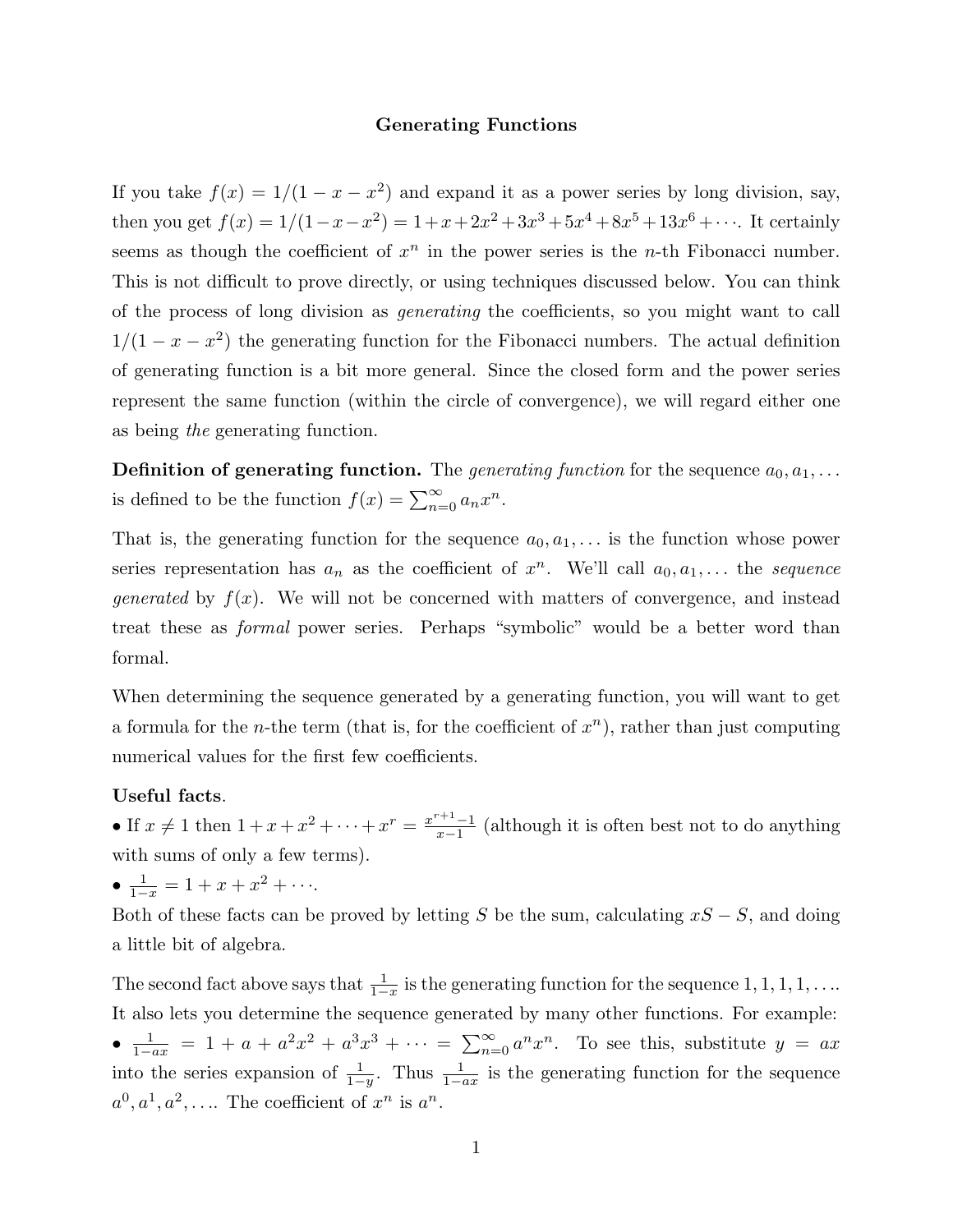•  $\frac{1}{1+ax} = 1 - a + a^2x^2 - a^3x^3 + \cdots = \sum_{n=0}^{\infty} (-1)^n a^n x^n$ . To see this, substitute  $y = (-a)x$ into the series expansion of  $\frac{1}{1-y}$ . Thus  $\frac{1}{1+ax}$  is the generating function for the sequence  $a^0, -a^1, a^2, \ldots$  The coefficient of  $x^n$  is  $(-a)^n = (-1)^n x^n$ .

**More useful facts**.

• 
$$
\left(\frac{1}{1-x}\right)^k = \sum_{n=0}^{\infty} {n+k-1 \choose n} x^n
$$
.  
\n•  $\left(\frac{1}{1-ax}\right)^k = \sum_{n=0}^{\infty} {n+k-1 \choose n} a^n x^n$ .  
\n•  $\left(\frac{1}{1+ax}\right)^k = \sum_{n=0}^{\infty} (-1)^n {n+k-1 \choose n} a^n x^n$ .

To see the first of these, consider the LHS,  $(1 + x + x^2 + \cdots)^k$ , multiplied out, but not simplified, Each term is a product of  $k$  (possibly different) powers of  $x$  (remembering that  $x^0 = 1$ ). By the rules of exponents,  $x^{n_1} x^{n_2} \cdots x^{n_k} = x^{n_1 + n^2 + \cdots + n_k}$ . Thus, after simplifying, there is a term  $x^n$  for every way of expressing n as a sum of k numbers each of which is one of  $0, 1, 2, \ldots$  That is, the number of terms  $x^n$  equals the number of integer solutions to  $n_1 + n^2 + \cdots + n_k = n$ ,  $0 \leq n_i$ ,  $\forall i$ . We know that this number is  $\binom{n+k-1}{k-1}$ (count using "bars and stars").

To see the second fact, let  $y = ax$  in  $\left(\frac{1}{1-y}\right)^k$ . (This is the same idea as before.) To see the third fact, let let  $y = -ax$  in  $\left(\frac{1}{1-y}\right)^k$ .

Multiplying a generating function by a constant multiplies every coefficient by that constant. For example,  $\frac{3}{1+5x} = 3\frac{1}{1+5x} = 3(1-5x+5^2x^2-5^3x^3+\cdots) = 3-3\cdot 5x+3\cdot 5^2x^2 3 \cdot 5^3 x^3 + \cdots = \sum_{n=0}^{\infty} 3 \cdot (-1)^n 5^n x^n$ . The coefficient of  $x^n$  is  $3 \cdot (-1)^n 5^n$ .

Multiplying a generating function by  $x^k$  "shifts" the coefficients by k. This has the effect of introducing  $k$  zeros at the start of the sequence generated. For example,

$$
\left(\frac{x}{1+7x}\right)^4 = x^4 \left(\frac{1}{1+7x}\right)^4
$$
  
=  $x^4 \sum_{n=0}^{\infty} (-1)^n {n+4-1 \choose n} 7^n x^n$   
=  $\sum_{n=0}^{\infty} (-1)^n {n+4-1 \choose 3} 7^n x^{n+4}$   
=  $\sum_{t=4}^{\infty} (-1)^{t-4} {t-1 \choose 3} 7^{t-4} x^t.$ 

(Let  $t = n + 4$  in the second last sum. If  $n = 0$  then  $t = 4$ , so that gives the lower limit for the sum. If  $n \to \infty$ , so does t, which gives the upper limit. And  $n = t - 4$ .) Since  $(-1)^{t-4} = (-1)^t$ , the last sum equals:  $\sum_{t=4}^{\infty} (-1)^t {t-1 \choose 3} 7^{t-4} x^t$ . The coefficient of  $x^t$  is zero if  $t < 4$ , and  $(-1)^t \binom{t-1}{3} 7^{t-4}$  if  $t \ge 4$ .

If you add two generating functions together, the coefficient of  $x^n$  in the sum is what you would expect, the sum of the coefficients of  $x^n$  in the summands. For example, adding the generating functions from the above two paragraphs gives: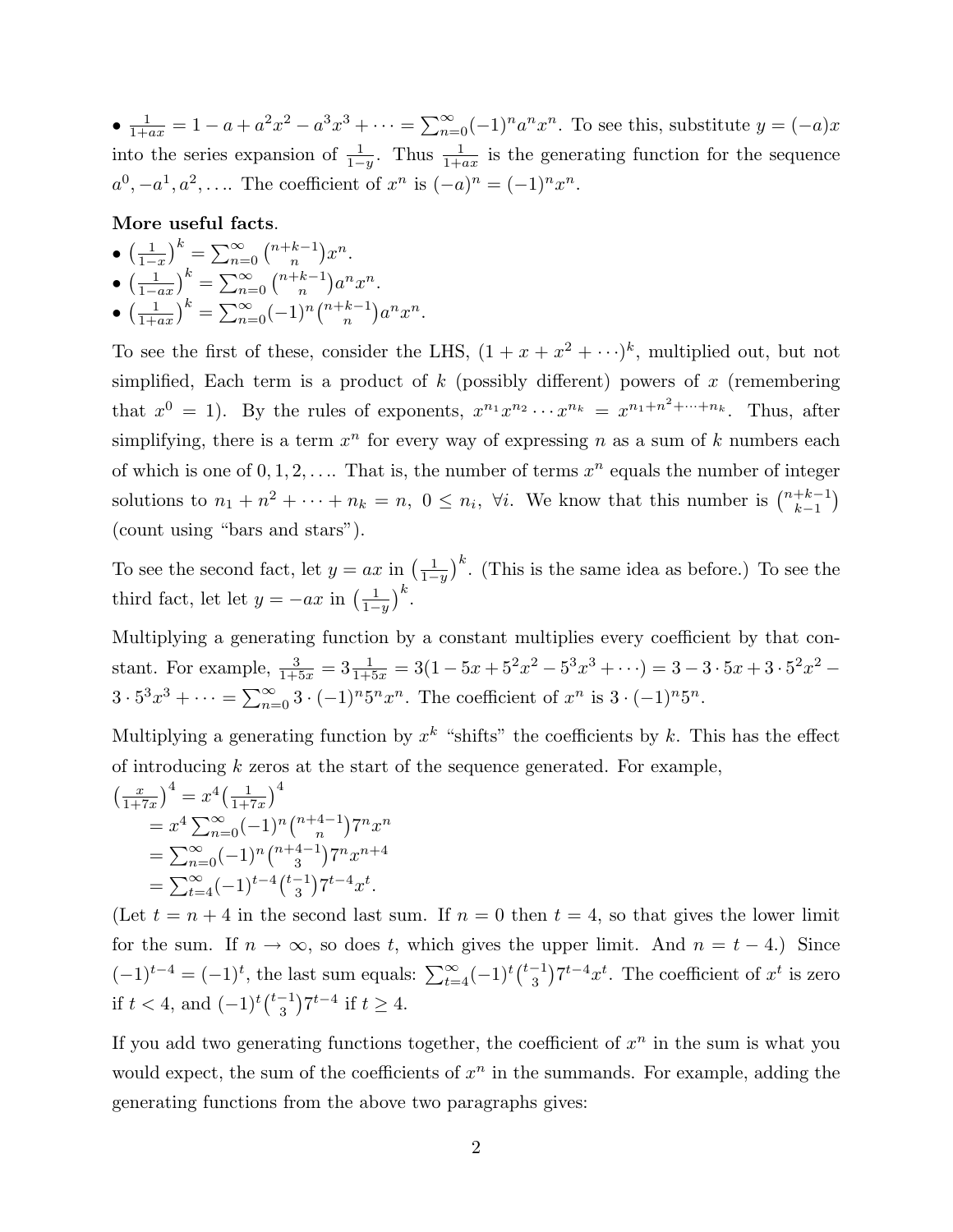$$
\frac{3}{1+5x} + \left(\frac{x}{1+7x}\right)^4
$$
\n
$$
= \sum_{n=0}^{\infty} 3(-1)^n 5^n x^n + \sum_{n=4}^{\infty} (-1)^n \binom{n-1}{3} 7^{n-4} x^n
$$
\n
$$
= 3 - 3(5^1)x + 3(5^2)x^2 - 3(5^3)x^3 + \sum_{n=4}^{\infty} \left(3(-1)^n 5^n + (-1)^n \binom{n-1}{3} 7^{n-4}\right) x^n
$$
\n
$$
= 3 - 3(5^1)x + 3(5^2)x^2 - 3(5^3)x^3 + \sum_{n=4}^{\infty} (-1)^n \left(3 \cdot 5^n + \binom{n-1}{3} 7^{n-4}\right) x^n.
$$
\n

Thus, if  $n \leq 3$ , the coefficient of  $x^n$  is  $3(-1)^n 5^n$ , and if  $n \geq 4$  it is  $(-1)^n (3 \cdot 5^n + \binom{n-1}{3} 7^{n-4})$ .

The above describes most of the basic tools you need. When trying to determine what sequence is generated by some generating function, your goal will be to write it as a sum of known generating functions, some of which may be multiplied by constants, or constants times some power of x. Once you've done this, you can use the techniques above to determine the sequence. Most of the time the known generating functions are among those described above. Occasionally you may need to directly compute the product of two generating functions:

## **Cauchy Product**.

$$
\begin{aligned}\n&\left(\sum_{n=0}^{\infty} a_n x^n \right) \left(\sum_{n=0}^{\infty} b_n x^n \right) \\
&= a_0 b_0 + (a_0 b_1 + a_1 b_0) x + (a_0 b_2 + a_1 b_1 + a_2 b_0) x^2 + \cdots \\
&= \sum_{n=0}^{\infty} \left(\sum_{k=0}^n a_k b_{n-k}\right) x^n\n\end{aligned}
$$

To see this, carry out the multiplication and simplify.

The last tool you will need allows you to write a product of (known) generating functions as a sum of known generating functions, some of which may be multiplied by constants, or constants times some power of x. It is the method of **partial fractions**, which you should have learned while studying Calculus. We will do a couple of examples in the course of this section, but won't give a comprehensive treatment of the method. For more info, look in (almost) any Calculus textbook.

**Example 1**. What sequence is generated by  $\frac{2+x}{1-x-8x^2+12x^3}$ ?

The first task is to factor the denominator. We want to write it as a product of terms of the form  $(1 - ax)$ . Since the constant term is 1, if the a's are all integers then they are among the divisors of the coefficient of the highest power of  $x$ , and their negatives. (This is similar to the hints for finding integer roots of polynomials discussed in the section on solving recurrences. To see it, imagine such a factorisation multiplied out and notice how the coefficient of the highest power of x arises.) Here, we find that  $1 - x - 8x^2 + 12x^3 =$  $(1+3x)(1-2x)^2$ . Thus, we want to use partial fractions to write  $\frac{2+x}{(1+3x)(1-2x)^2}$  as a sum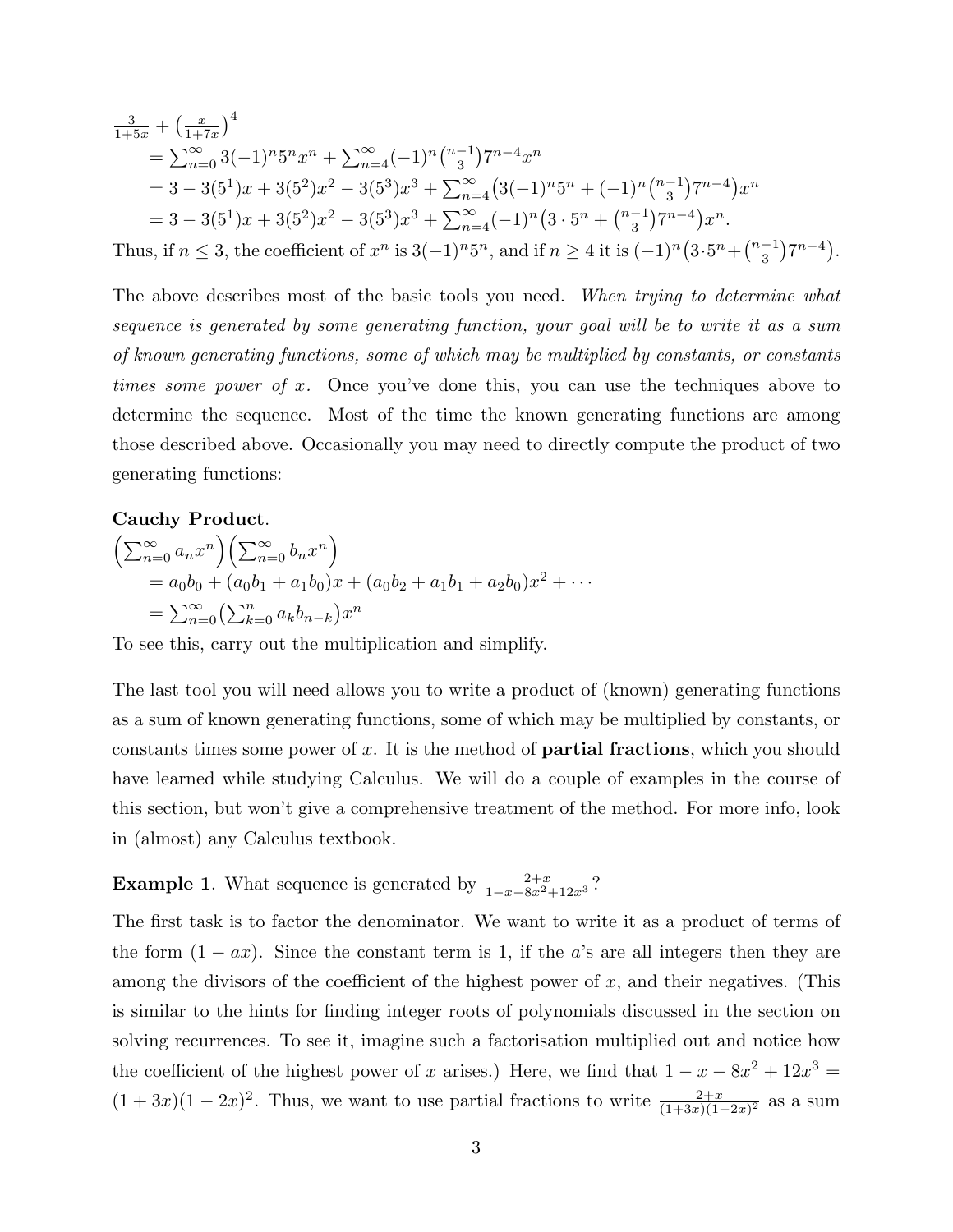of "known" generating functions. These arise from the factors in the denominator. Using partial fractions

$$
\frac{2+x}{(1+3x)(1-2x)^2} = \frac{A}{1+3x} + \frac{B}{1-2x} + \frac{C}{(1-2x)^2}
$$

$$
= \frac{A(1-2x)^2 + B(1+3x)(1-2x) + C(1+3x)}{(1+3x)(1-2x)^2}
$$

Thus,  $2 + x = A(1 - 2x)^2 + B(1 + 3x)(1 - 2x) + C(1 + 3x)$ . Expanding the RHS and equating like powers of  $x$  on the LHS and RHS gives

$$
A + B + C = 2, \quad -4A + B + 3C = 1, \quad 4A - 6B = 0
$$

The solution is  $A = 3/5$ ,  $B = 2/5$ ,  $C = 1$ . Therefore,  $\frac{2+x}{(1+3x)(1-2x)^2} = (3/5)\frac{1}{1+3x} + (2/5)\frac{1}{1-2x} + \left(\frac{1}{1-2x}\right)$  $\frac{1}{1-2x}\Big)^2$ . The coefficient of  $x^n$  on the RHS is  $(3/5)(-1)^n 3^n + (2/5)2^n + {n+1 \choose n} 2^n = (3/5)(-1)^n 3^n +$  $(2/5)2^{n} + (n+1)2^{n}$ . Thus the sequence generated is  $(3/5)(-1)^{n}3^{n} + (2/5)2^{n} + (n+1)2^{n}$ .

**Deriving generating functions from recurrences**. If you are given a sequence defined by a recurrence relation and initial conditions, you can use these to get a generating function for the sequence. Having done that, you can then apply the facts and methods above to get a formula for the n-th term of the sequence. This is **another method of solving recurrences**. We'll illustrate the method first, and then try to give a description of it below. It would be wise to work through the example twice: once before reading the description of the method, and once after. That way you should be able to recognize (and understand) the major steps.

**Example 2**. Find the generating function for the sequence  $a_n$  defined by  $a_n = a_{n-1} + a_n$  $8a_{n-2} - 12a_{n-3}, n \ge 3$ , with initial conditions  $a_0 = 2, a_1 = 3$ , and  $a_3 = 19$ .

Let 
$$
g(x) = \sum_{n=0}^{\infty} a_n x^n
$$
  
\n
$$
= 2 + 3x + 19x^2 + \sum_{n=3}^{\infty} a_n x^n
$$
\n
$$
= 2 + 3x + 19x^2 + \sum_{n=3}^{\infty} (a_{n-1} + 8a_{n-2} - 12a_{n-3})x^n
$$
\n
$$
= 2 + 3x + 19x^2 + \sum_{n=3}^{\infty} a_{n-1} x^n + \sum_{n=3}^{\infty} 8a_{n-2} x^n - \sum_{n=3}^{\infty} 12a_{n-3} x^n
$$
\n
$$
= 2 + 3x + 19x^2 + x \sum_{n=3}^{\infty} a_{n-1} x^{n-1} + 8x^2 \sum_{n=3}^{\infty} a_{n-2} x^{n-2} - 12x^3 \sum_{n=3}^{\infty} a_{n-3} x^{n-3}
$$
\n
$$
= 2 + 3x + 19x^2 + x \sum_{k=2}^{\infty} a_k x^k + 8x^2 \sum_{k=1}^{\infty} a_k x^k - 12x^3 \sum_{k=0}^{\infty} a_k x^k
$$
\n
$$
= 2 + 3x + 19x^2 + \left(x \sum_{k=0}^{\infty} a_k x^k\right) - x(2+3x) + 8x^2 \left(\sum_{k=0}^{\infty} a_k x^k\right) - 8x^2(2) - 12x^3 \sum_{k=0}^{\infty} a_k x^k
$$
\n
$$
= 2 + x + xg(x) + 8x^2 g(x) - 12x^3 g(x).
$$
\nTherefore,  $g(x)$ ,  $g(x)$ ,  $g(x)$ ,  $g(x)$ ,  $g(x)$ ,  $g(x)$ ,  $g(x)$ ,  $g(x)$ ,  $g(x)$ ,  $g(x)$ ,  $g(x)$ ,  $g(x)$ ,  $g(x)$ ,  $g(x)$ ,  $g(x)$ ,  $g(x)$ ,  $g(x)$ ,  $g(x)$ ,  $g(x)$ ,  $g(x)$ ,  $g(x)$ ,  $g(x)$ ,  $g$ 

Therefore  $g(x)-xg(x)-8x^2g(x)-12x^xg(x) = 2+x$ . That is,  $g(x)(1-x-8x^2-12x^3) = 2+x$ , so  $g(x) = \frac{2+x}{1-x-8x^2-12x^3}$  is the generating function. You can now apply the method in Example 1 (since this is the generating function from Example 1) to find that  $a_n =$  $(3/5)(-1)^n 3^n + (2/5)2^n + (n+1)2^n$ .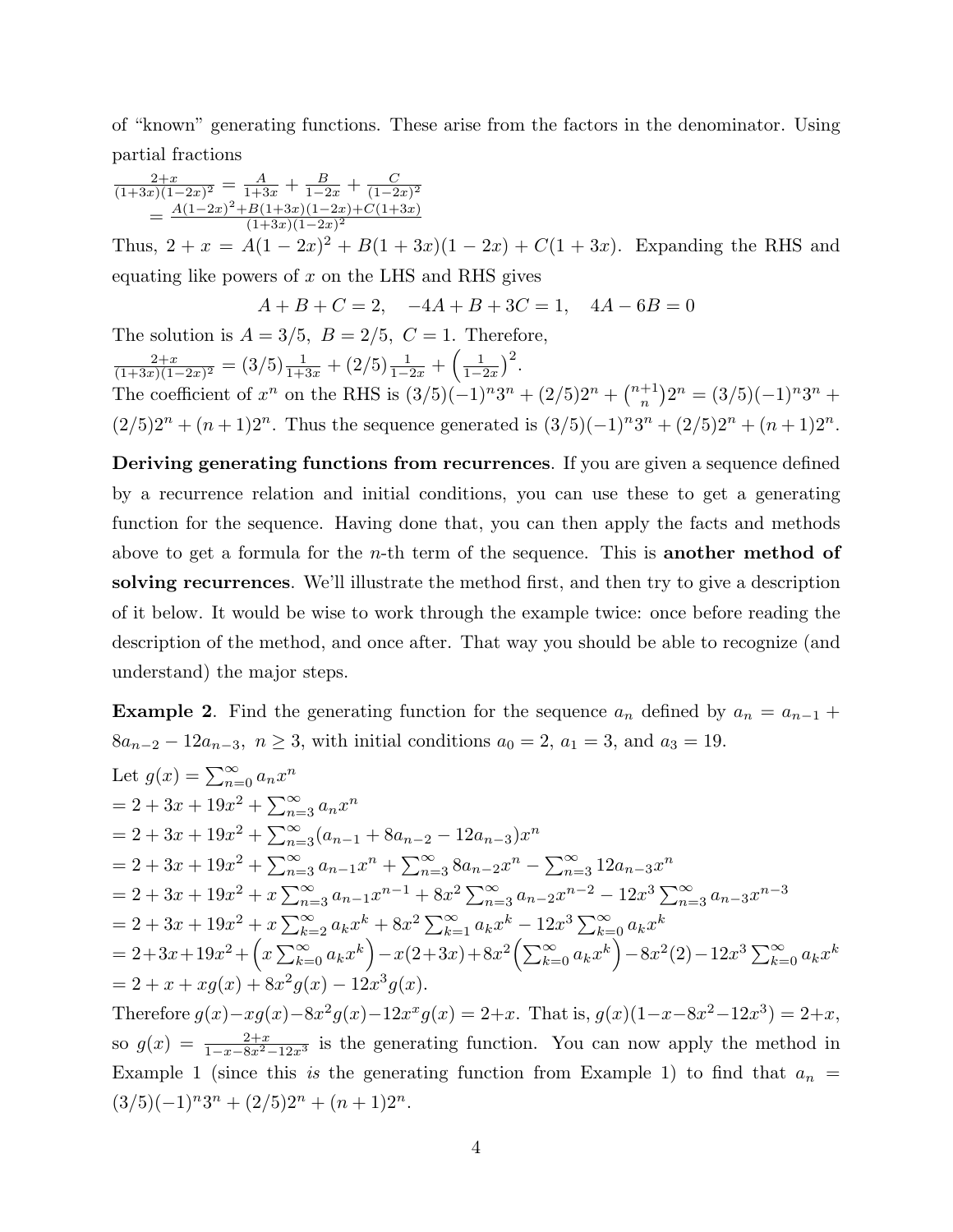The main idea is to let  $g(x)$  be the generating function, say  $g(x) = \sum_{n=0}^{\infty} a_n x^n$ , and then use the recurrence, initial conditions, manipulation of the sum(s), and algebra to convert the RHS into an expression which is a sum of terms some of which involve  $g(x)$  itself. The following steps are usually involved (and in this order):

(1) Split the terms corresponding to the initial values from the sum on the RHS. The sum should then run from the first integer for which the recursive definition takes effect.

(2) Substitute the recursive definition of  $a_n$  into the summation.

(3) Split the sum into several sums, and in each one factor out the constant times a high enough power of x so that the subscript on the coefficient and the exponent of x are equal. (4) Make a change of variable in each summation so each is the sum of  $a_nx^n$  from some value to infinity. One of the sums should start at 0, another at one, and so on, until finally one starts at the subscript of the "last" initial value (assuming consecutive initial values are given). Also, the sum that starts at  $0$  should be multiplied by a constant (maybe 1), the one that starts at 1 should be multiplied by a constant (maybe 1) times  $x$ , and in general each sum that starts at t should be multiplied by a constant (maybe 1) times  $x^t$ . (5) By adding the "missing" (first few) terms, and subtracting them off outside the sum (don't forget to multiply by whatever is in front of the summation!), convert each sum so that it goes from 0 to infinity. That is, do algebra so that each sum involving a term of the recurrence equals  $g(x)$ . If the recurrence is non-homogeneous, you may need to do the same sort of thing to convert the sum(s) arising from the non-homogeneous term(s) into known sums.

(6) Collect all terms involving  $g(x)$  on the LHS, factor  $g(x)$  out (if possible), then divide (or do whatever algebra is needed), to obtain a closed form for the generating function.

You might have noticed that the characteristic equation for the recurrence in Example 2 is  $x^3 - x^2 - 8x + 12$ , while the denominator for the generating function is  $1 - x$  $8x^2 - 12x^3$ . It is always true that if the characteristic equation for a LHRRWCC is  $a_0x^k + a_1x^{k-1} + \cdots + a_{k-1}$ , then the denominator for (some form of) the generating function is  $a_0 + a_1x + a_2x^2 + \cdots + a_{k-1}x^k$ . This follows from the general method described above.

Once you have the generating function, you can factor the denominator and (hopefully) use partial fractions to write it as a sum of multiples of known generating functions. By finding the coefficient of  $x^n$  in each summand, you get a formula for  $a_n$ .

**Example 3**. Solve  $a_n = -3a_{n-1} + 10a_{n-2} + 3 \cdot 2^n$ ,  $n \ge 2$  with initial conditions  $a_0 = 0$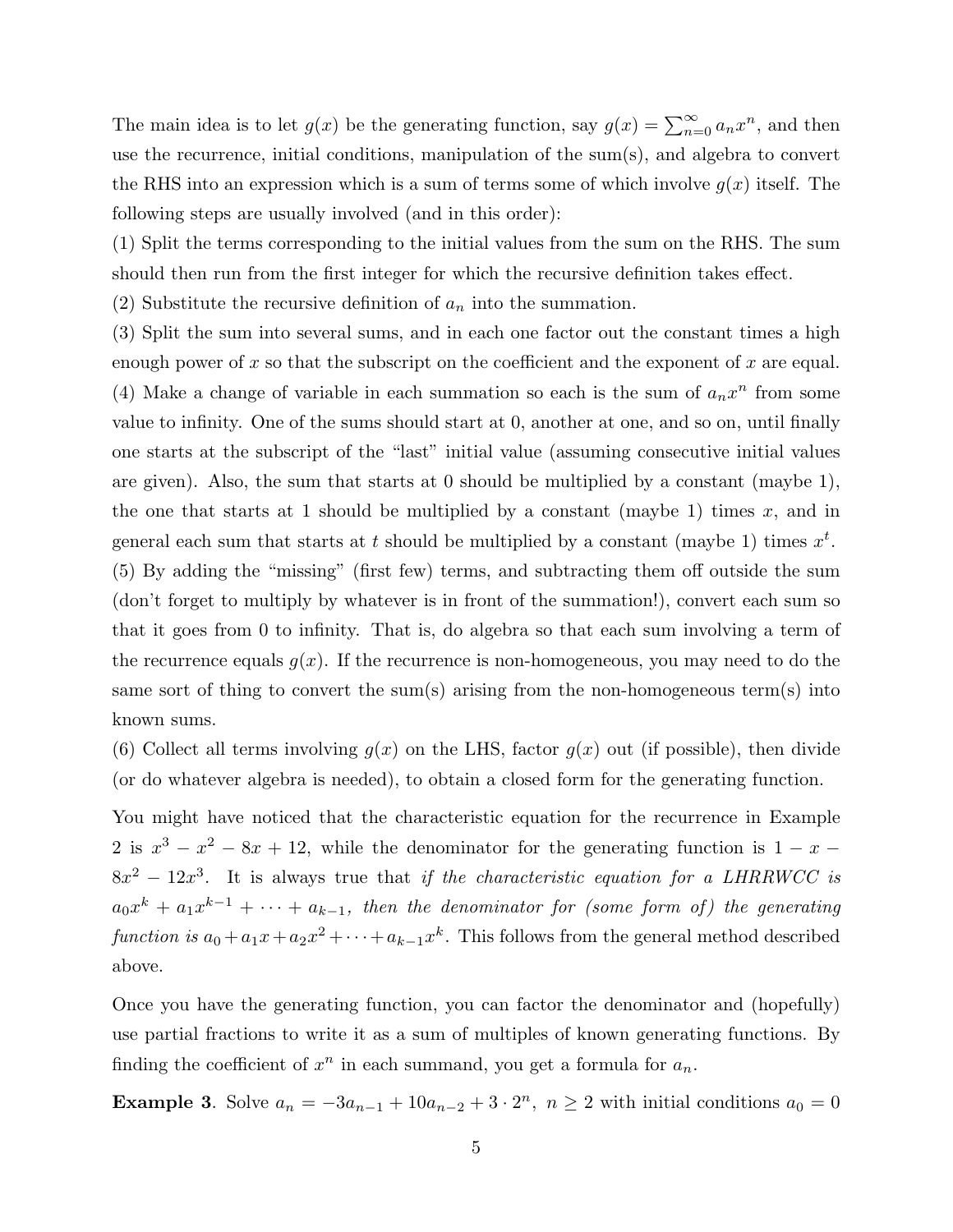and  $a_1 = 6$ .

Let 
$$
g(x) = \sum_{n=0}^{\infty} a_n x^n
$$
  
\n
$$
= a_0 + a_1 x + \sum_{n=2}^{\infty} a_n x_n
$$
\n
$$
= 0 + 6x + \sum_{n=2}^{\infty} (-3a_{n-1} + 10a_{n-2} + 3 \cdot 2^n) x^n
$$
\n
$$
= 6x - 3x \sum_{n=2}^{\infty} a_{n-1} x^{n-1} + 10x^2 \sum_{n=2}^{\infty} a_{n-2} x^{n-2} + 3 \sum_{n=2}^{\infty} 2^n x^n
$$
\n
$$
= 6x - 3x \sum_{k=1}^{\infty} a_k x^k + 10x^2 \sum_{k=0}^{\infty} a_k x^k + 3 \sum_{n=2}^{\infty} 2^n x^n
$$
\n
$$
= 6x - 3x \left( \sum_{k=1}^{\infty} a_k x^k \right) - (-3x)(0) + 10x^2 \sum_{k=0}^{\infty} a_k x^k + 3 \sum_{n=2}^{\infty} 2^n x^n
$$
\n
$$
= 6x - 3xg(x) + 10x^2g(x) + 3\left( \sum_{n=0}^{\infty} 2^n x^n \right) - 3(1 + 2x)
$$
\nTherefore,  $g(x)(1 + 3x - 10x^2) = -3 + \frac{3}{1-2x}$ , so  $g(x) = \frac{-3}{1+3x-10x^2} + \frac{3}{(1-2x)(1+3x-10x^2)}$ \n
$$
= -3\frac{1}{(1+5x)(1-2x)} + 3\frac{1}{(1-2x)^2(1+5x)} = 3\frac{1-(1-2x)}{(1-2x)^2(1+5x)} = \frac{6x}{(1-2x)^2(1+5x)}.
$$
\nWe need to expand the RHS using partial fractions.

 $\frac{6x}{(1-2x)^2(1+5x)} = \frac{A}{1-2x} + \frac{B}{(1-2x)^2} + \frac{C}{1+5x} = \frac{A(1-2x)(1+5x)+B(1+5x)+C(1-2x)^2}{(1-2x)^2(1+5x)}.$ Thus  $6x = A(1-2x)(1+5x) + B(1+5x) + C(1-2x)^2$ . Expanding the RHS and then equating coefficients of like powers of  $x$  yields:

 $A + B + C = 0$ ,  $3A + 5B - 4C = 6$ ,  $-10A + 4C = 0$ 

The solution is  $A = -12/49$ ,  $B = 6/7$ ,  $C = -30/49$ . Thus,  $g(x) = (-12/49) \frac{1}{1-2x} +$  $(6/7)\frac{1}{(1-2x)^2} + (-30/49)\frac{1}{1+5x}$ , so  $a_n = (-12/49)2^n + (6/7)\binom{n+1}{1}2^n - (30/49)(-1)^n 5^n =$  $(-12/49)2^{n} + (6/7)(n+1)2^{n} + (30/49)(-1)^{n+1}5^{n}.$ 

**Using generating functions to solve counting problems**. In showing that  $(1 + x +$  $x^2 + \cdots^k = \sum_{n=0}^{\infty} {n+k-1 \choose k-1} x^n$  we argued that the coefficient of  $x^n$  equals the number of ways of writing  $n$  as a sum of  $k$  integers, each of which occurs as an exponent in one of the factors on the LHS. Stated slightly differently,  $\left(\frac{1}{1-x}\right)^k$  is the generating function for the number of ways to write  $n$  as a sum of  $k$  non-negative integers.

Continuing this line of reasoning, the generating function for the number of ways to write *n* as a sum of five odd integers would be  $(x + x^3 + x^5 + \cdots)^5 = [x(1 + x^2 + x^4 + \cdots)]^5$  $=\left(\frac{x}{1-x^2}\right)^5$ . (Think about what happens with the exponents when the LHS is multiplied out.) Similarly, the generating function for the number of ways to write  $n$  as a sum of two odd integers and an even integer would be  $(x + x^3 + x^5 + \cdots)^2 (1 + x^2 + x^4 + \cdots) = \frac{x^2}{(1-x)^3}$ .

In general, suppose you want the generating function for the number of ways to write  $n$ as an (ordered) sum of k terms, some of which may be restricted (as in being odd, for example). Then the generating function will be a product of  $k$  factors each of which is a sum of powers of x. The exponents of x in the first factor will be the possibilities for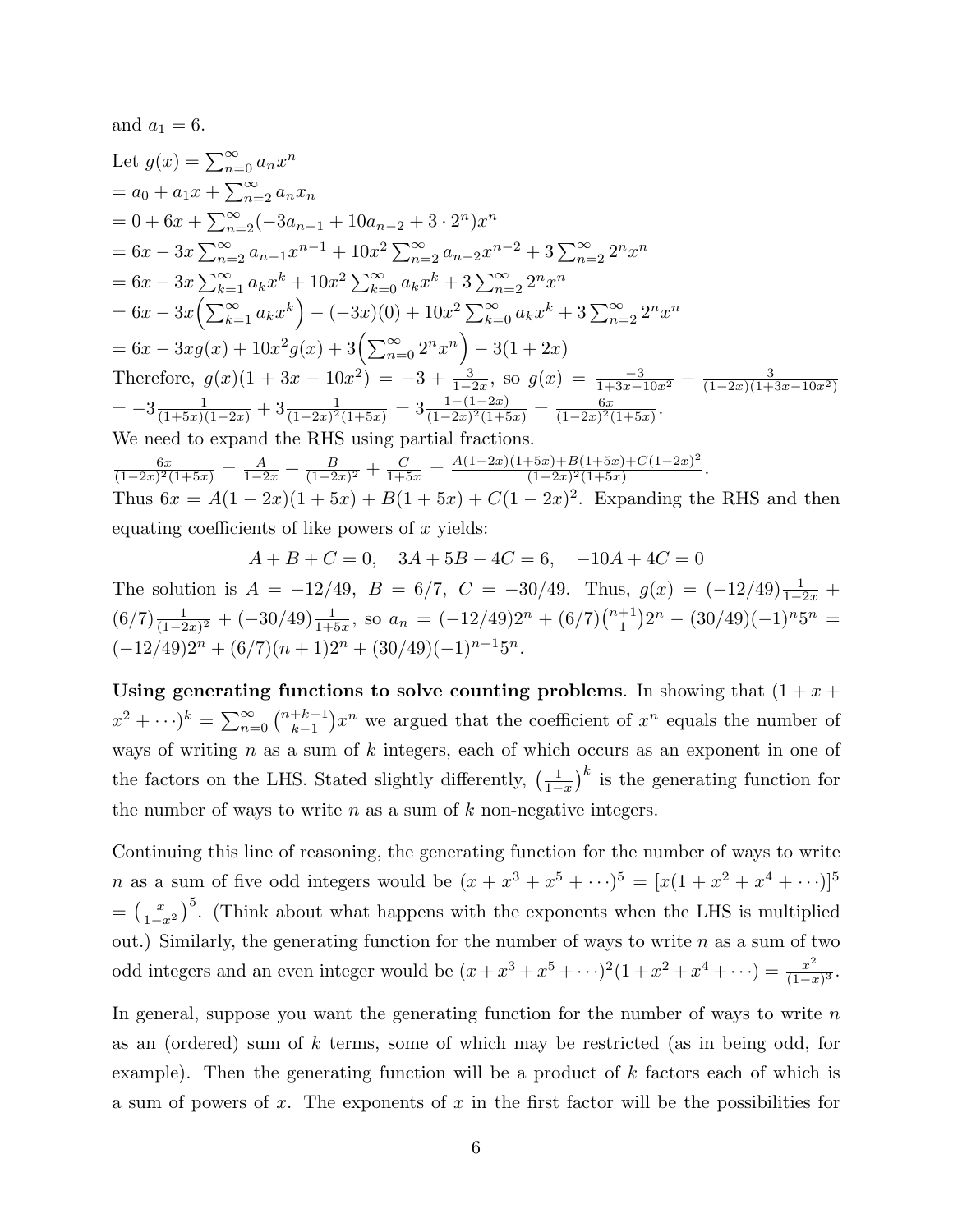the first term in sum (that adds to n), the exponents of x in the second factor will be the possibilities for the second term in the sum, and so on until, finally, the exponents in the  $k$ -th term are the possibilities for the  $k$ -th term in the sum.

**Remember** that  $x^0 = 1$ , so a factor has a 1 if and only if zero is one of the possibilities for the corresponding term in the sum. Similarly for  $x^1 = x$ , and so on.

**Example 4**. Determine the generating function for the number of ways to distribute a large number of identical candies to four children so that the first two children receive an odd number of candies, the third child receives at least three candies, and the fourth child receives at most two candies.

Suppose the number of candies distributed is  $n$ . Then we are looking for the generating function for the number of ways to write  $n$  as a sum of four integers, the first two of which are odd, the third of which is at least 3, and the fourth of which is at most 2. Following the reasoning from above, the generating function is a product of four factors, and the exponents of  $x$  in each factor give the possible values for the corresponding term in the sum. Thus, the generating function is  $(x + x^3 + x^5 + \cdots)^2 (x^3 + x^4 + \cdots)(1 + x + x^2)$  $=\left(\frac{x}{1-x^2}\right)^2 \frac{x^3}{1-x} (1+x+x^2).$ 

Once you have the generating function for the number of ways to do something, you can apply the methods you know *(i.e.* write the generating function as a sum of known generating functions) to determine the cooefficient of  $x^n$ , and hence the number of ways.

**Example 4 continued**. (This gets a touch ugly at the end, but it is a good illustration of the methods, so hang with it.) Use the generating function to determine the number of ways.

The generating function is

 $g(x) = \left(\frac{x}{1-x^2}\right)^2 \frac{x^3}{1-x} (1+x+x^2) = (x^2+x^3+x^4) \left(\frac{1}{(1-x^2)^2(1-x)}\right) = (x^2+x^3+x^4) \left(\frac{1}{(1+x)^2(1-x)^3}\right).$ An exercise in partial fractions shows that:  $\frac{1}{(1+x)^2(1-x)^3} = (1/8)\left(\frac{1}{1-x}\right)^2 + (3/16)\left(\frac{1}{1-x}\right) + (1/4)\left(\frac{1}{1+x}\right)^3 + (1/4)\left(\frac{1}{1+x}\right)^2 + (3/16)\left(\frac{1}{1+x}\right).$ Since these are all known generating functions, the coefficient of  $x^n$  in this expression (which is not  $g(x)$ ) is  $(1/8) + (3/16)(n+1) + (1/4)(-1)^n \binom{n+3-1}{3-1} + (1/4)(-1)^n (n+1) + (3/16)(-1)^n$ . We need the coefficient of  $x^n$  in  $g(x)$ , which equals  $\frac{1}{(1+x)^2(1-x)^3}$  multiplied by  $(x^2+x^3+x^4)$ . Thus, the coefficient of  $x^n$  in  $g(x)$  is the sum of the coefficient of  $x^{n-2}$  in  $\frac{1}{(1+x)^2(1-x)^3}$ , the coefficient of  $x^{n-3}$  in  $\frac{1}{(1+x)^2(1-x)^3}$ , and the coefficient of  $x^{n-4}$  in  $\frac{1}{(1+x)^2(1-x)^3}$ . This equals  $a + b + c$ , where